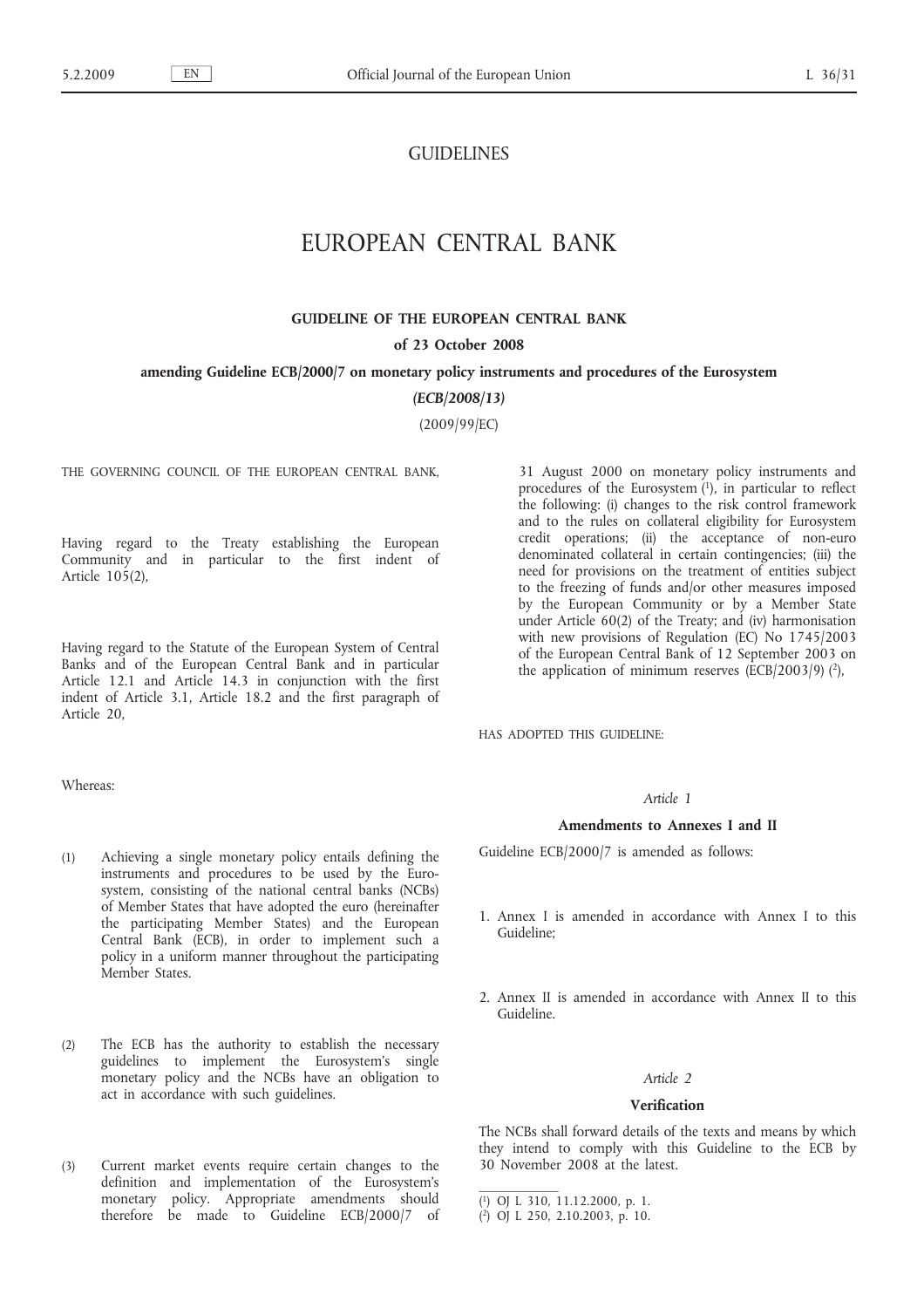# *Article 3*

# **Entry into force**

This Guideline shall enter into force on 1 November 2008. Article 1 shall apply from 1 February 2009.

*Article 4*

**Addressees**

This Guideline is addressed to the NCBs of participating Member States.

Done at Frankfurt am Main, 23 October 2008.

*For the Governing Council of the ECB The President of the ECB* Jean-Claude TRICHET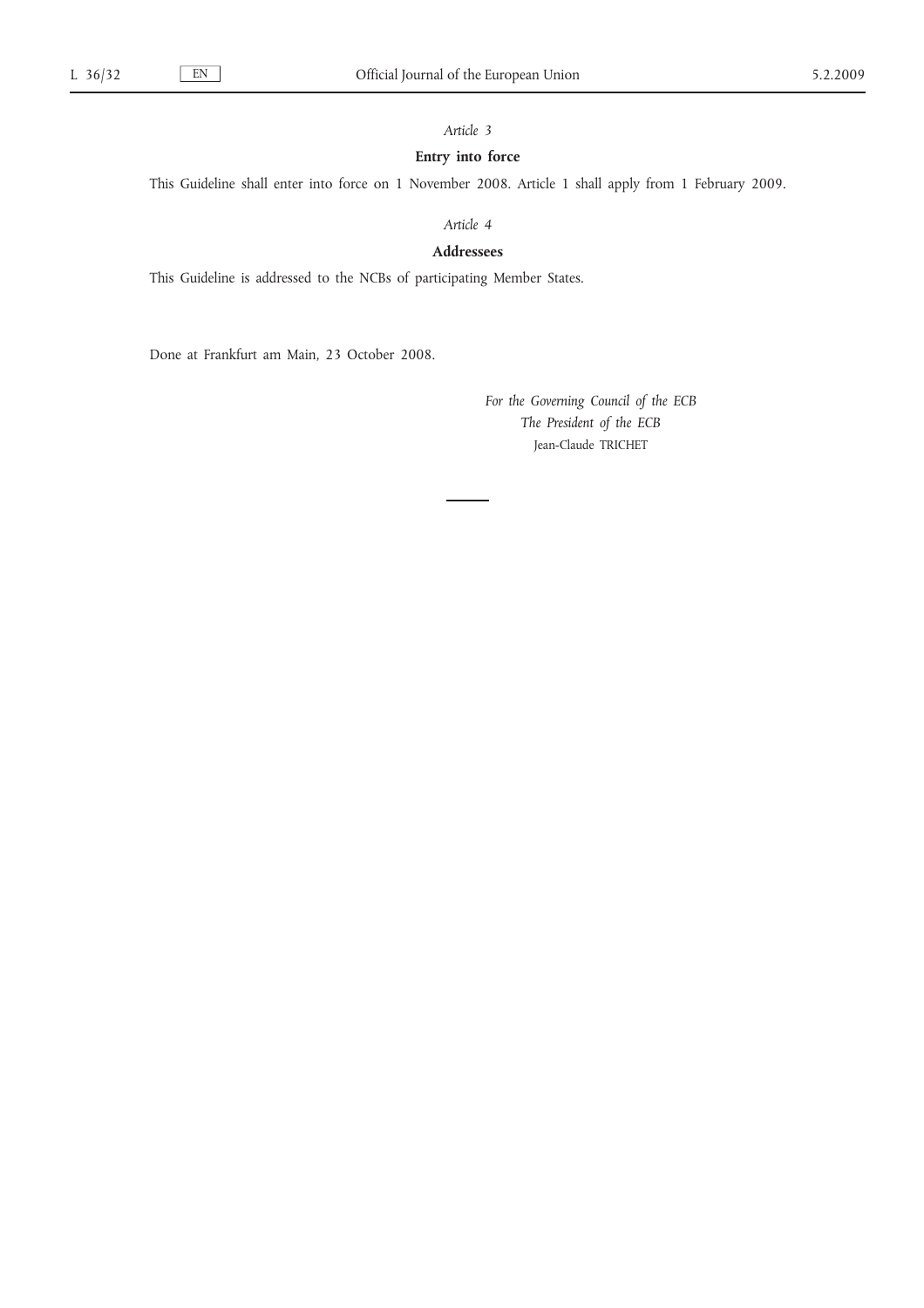## *ANNEX I*

Annex I to Guideline ECB/2000/7 is amended as follows:

- 1. in the table of contents the title of Section 6.7 'Acceptance of non-euro-denominated collateral in contingencies' is inserted;
- 2. Section 1.3.1 is amended as follows:
	- (a) in the first paragraph the fourth sentence of footnote 5 is replaced by the following:

'*Quick tenders* are normally executed within a time frame of 90 minutes.';

(b) the final sentence of the first indent of the first paragraph is replaced by the following:

'The main refinancing operations play a pivotal role in pursuing the objectives of the Eurosystem's open market operations.';

3. in Section 2.2 the first two sentences of the fourth paragraph are replaced by the following:

'In quick tenders and bilateral operations, the national central banks deal with the counterparties which are included in their respective set of fine-tuning counterparties. Quick tenders and bilateral operations may also be executed with a broader range of counterparties.';

4. the title of Section 2.4 is replaced by the following:

### '2.4. **Suspension or exclusion on grounds of prudence or events of default';**

- 5. in Section 3.1.2 the final sentence of the first paragraph is deleted;
- 6. in Section 3.1.3 the second sentence of the first paragraph is deleted;
- 7. Section 4.1 is amended as follows:

 $\overline{\phantom{a}}$  , where  $\overline{\phantom{a}}$ 

(a) under the heading 'Access conditions' the first paragraph is replaced by the following:

'Institutions fulfilling the general counterparty eligibility criteria specified in Section 2.1 may access the marginal lending facility. Access to the marginal lending facility is granted through the NCB in the Member State in which the institution is established. Access to the marginal lending facility is granted only on days when TARGET2 (\*) is operational (\*\*). On days when the SSSs are not operational, access to the marginal lending facilities is granted on the basis of underlying assets which have already been pre-deposited with the NCBs.

<sup>(\*)</sup> From 19 November 2007, the decentralised technical infrastructure of TARGET has been replaced by the single shared platform of TARGET2 through which all payment orders are submitted and processed and through which payments are received in the same technical manner. Migration to TARGET2 has been arranged in three country groups, allowing TARGET users to migrate to TARGET2 in different waves and on different pre-defined dates. The composition of the country groups was the following: Group 1 (19 November 2007): Austria, Cyprus, Germany, Luxembourg, Malta and Slovenia; Group 2 (18 February 2008): Belgium, Finland, France, Ireland, Netherlands, Portugal and Spain; and Group 3 (19 May 2008): Greece, Italy, and the ECB. A fourth migration date (15 September 2008) was held in reserve as a contingency measure. Certain non-participating NCBs are also connected to TARGET2 on the basis of a separate agreement: Latvia and Lithuania (in Group 1), as well as Denmark, Estonia and Poland (in Group 3).

<sup>(\*\*)</sup> In addition, access to the marginal lending facility is only granted when the requirements of the payment system infrastructure in the RTGS have been fulfilled.';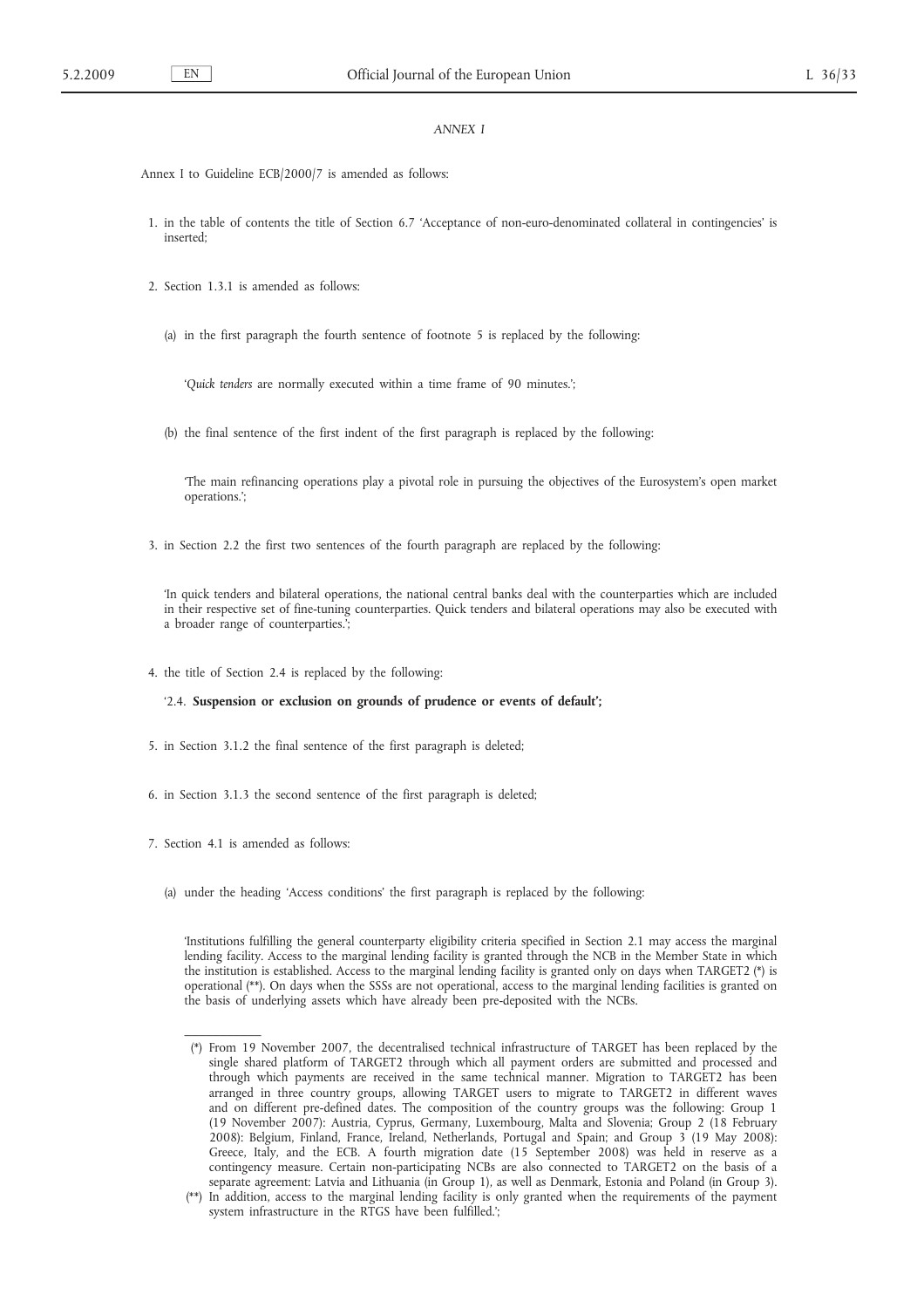- (b) under the heading 'Access conditions' in the third paragraph footnote 4 is replaced by the following:
	- '( 4) TARGET2 closing days are announced on the ECB's website (www.ecb.europa.eu), and on the Eurosystem websites (see Appendix 5).';
- (c) under the heading 'Access conditions' in the third paragraph footnote 5 is deleted;
- 8. in Section 4.2, under the heading 'Access conditions' in the second paragraph footnote 12 is deleted;
- 9. in Section 5.1.3 the final sentence of the second paragraph is replaced by the following:

'In a quick tender which is not announced publicly in advance the selected counterparties are contacted directly by the NCBs. In a quick tender, which is announced publicly, the NCB may contact the selected counterparties directly.';

- 10. in Section 5.3.3 in the first paragraph footnote 12 is deleted;
- 11. Section 6.2 the second paragraph is replaced by the following:

'The Eurosystem shall only provide counterparties with advice regarding eligibility as Eurosystem collateral if already issued marketable assets or outstanding non-marketable assets are submitted to the Eurosystem as collateral. There shall thus be no pre-issuance advice.';

- 12. Section 6.2.1, under the heading 'Type of asset', is amended as follows:
	- (a) the following footnote 5 is inserted in point (a) of the first paragraph after the words 'unconditional principal amount':
		- '( 5) Bonds with warrants or other similar rights attached are not eligible.';
	- (b) the fourth paragraph is replaced by the following:

'The cash flow-generating assets backing the asset-backed securities must fulfil the following requirements:

- (a) the acquisition of such assets must be governed by the law of an EU Member State;
- (b) they must be acquired from the originator or an intermediary by the securitisation special-purpose vehicle in a manner which the Eurosystem considers to be a "true sale" that is enforceable against any third party, and be beyond the reach of the originator and its creditors, including in the event of the originator's insolvency; and
- (c) they must not consist, in whole or in part, actually or potentially, of credit-linked notes or similar claims resulting from the transfer of credit risk by means of credit derivatives.';
- (c) the fifth paragraph is replaced by the following:

'Within a structured issue, in order to be eligible, a tranche (or sub-tranche) may not be subordinated to other tranches of the same issue. A tranche (or sub-tranche) is considered to be non-subordinated vis-à-vis other tranches (or sub-tranches) of the same issue if, in accordance with the priority of payment applicable after the delivery of an enforcement notice, as set out in the offering circular, no other tranche (or sub-tranche) is given priority over that tranche (or sub-tranche) in respect of receiving payment (principal and interest), and thereby such tranche (or sub-tranche) is last in incurring losses among the different tranches or sub-tranches of a structured issue.';

13. in Section 6.2.1, under the heading 'Place of issue' the first sentence of footnote 7 is replaced by the following:

'Since 1 January 2007, international debt securities in global bearer form issued through the ICSDs Euroclear Bank (Belgium) and Clearstream Banking Luxembourg must, in order to be eligible, be issued in the form of New Global Notes (NGNs) and must be deposited with a Common Safekeeper (CSK) which is an ICSD or, if applicable, a CSD that fulfils the minimum standards established by the ECB.';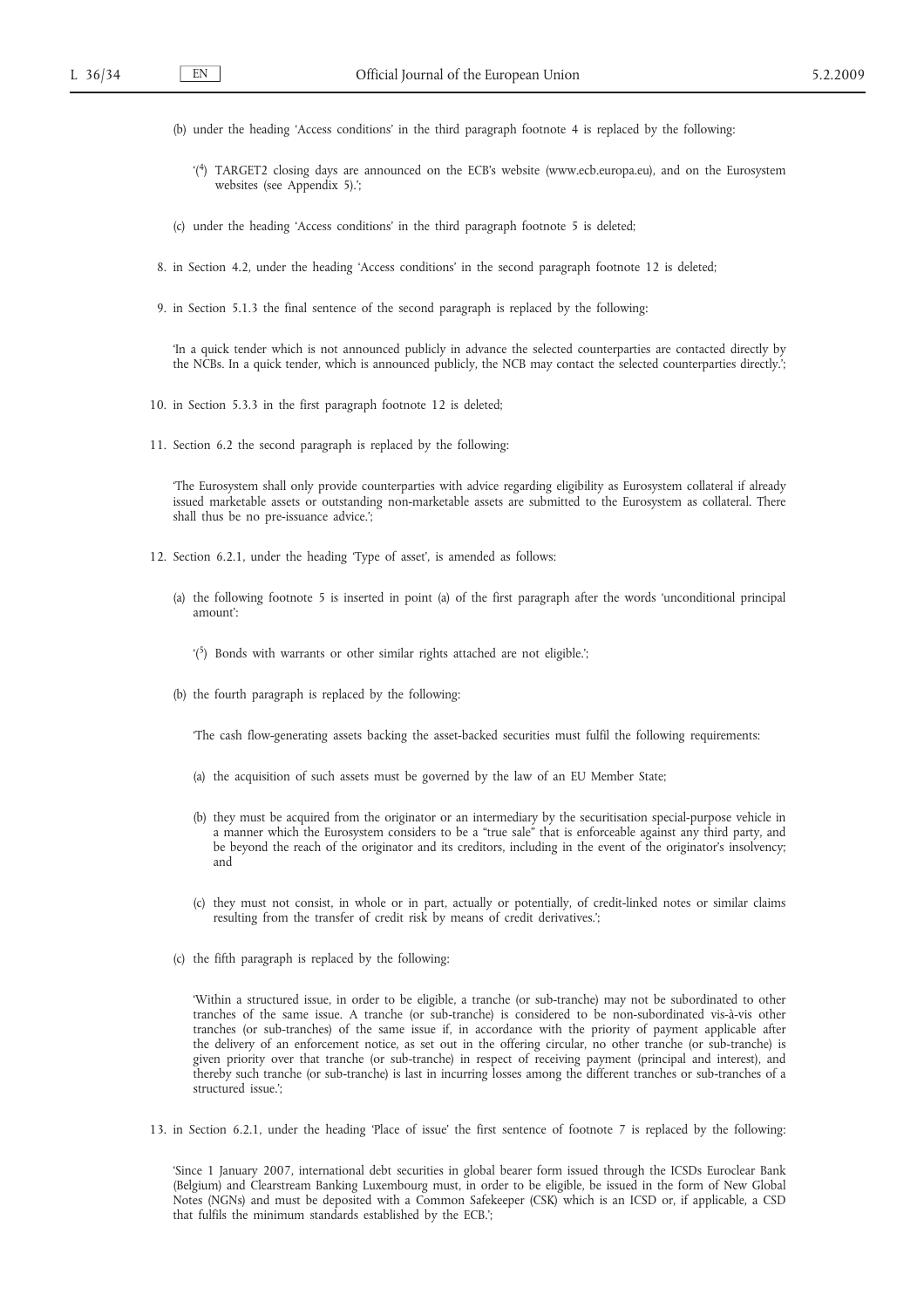- 14. Section 6.2.2, under the heading 'Credit claims' is amended as follows:
	- (a) in the first paragraph of the first indent of the first paragraph the final sentence is replaced by the following:

'Credit claims may not afford rights to the principal and/or the interest that are subordinated to the rights of holders of other credit claims (or other tranches or sub-tranches in the same syndicated loan) or debt instruments of the same issuer.';

(b) in the second paragraph of the first indent of the first paragraph the following sentence is inserted after the second sentence:

'Furthermore, credit claims with interest rate linked to the inflation rate are also eligible.';

- (c) In the fifth indent of the first paragraph footnote 20 is deleted;
- 15. Section 6.2.3, under the heading 'Rules for the use of eligible assets' is amended as follows:
	- (a) points (i) to (iii) of the third paragraph are replaced by the following:
		- '(i) the counterparty owns directly, or indirectly, through one or more other undertakings, 20 % or more of the capital of the issuer/debtor/guarantor; or
		- (ii) the issuer/debtor/guarantor owns directly, or indirectly through one or more other undertakings, 20 % or more of the capital of the counterparty; or
		- (iii) a third party owns more than 20 % of the capital of the counterparty and more than 20 % of the capital of the issuer/debtor/guarantor, either directly or indirectly, through one or more undertakings.';
	- (b) the fourth and fifth paragraphs are replaced by the following:

'The above provision on close links does not apply to: (a) close links between the counterparty and the public authorities of EEA countries or in the case where a debt instrument is guaranteed by a public sector entity which has the right to levy taxes; (b) covered bank bonds issued in accordance with the criteria set out in Article 22(4) of the UCITS Directive; or (c) cases in which debt instruments are protected by specific legal safeguards comparable to those instruments given under (b) such as in the case of non-marketable retail mortgagebacked debt instruments (RMBDs) which are not securities.

Moreover, a counterparty may not submit as collateral any asset-backed security if the counterparty (or any third party with which it has close links) provides a currency hedge to the asset-backed security by entering into a currency hedge transaction with the issuer as a hedge counterparty or provides liquidity support for 20 % or more of the outstanding amount of the asset-backed security.';

- (c) Table 4 entitled 'Eligible assets for Eurosystem monetary policy operations' is updated as follows:
	- footnote 4 is deleted,
	- in the column on eligibility criteria the words 'Governing laws related to credit claims' are replaced by 'Governing laws',
	- in the 10th row of the column on marketable assets the words 'Not applicable' are replaced by 'For assetbacked securities the acquisition of the underlying assets must be governed by the law of an EU Member State.';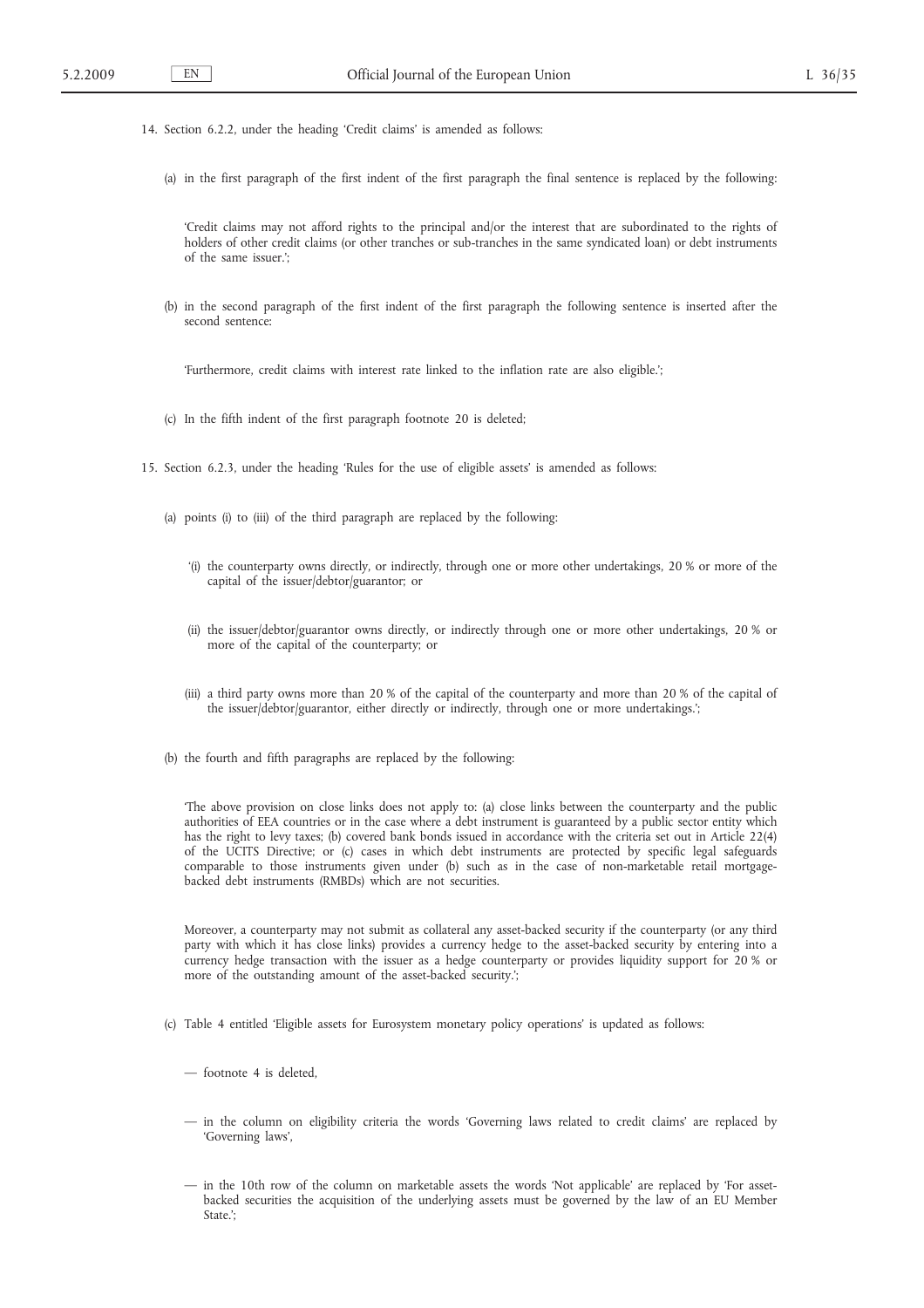16. Section 6.3.1 is amended as follows:

 $\overline{\phantom{a}}$  , where  $\overline{\phantom{a}}$ 

(a) the following is inserted as the fourth paragraph:

'With regard to the ECAI source, the assessment must be based on a public rating. The Eurosystem reserves the right to request any clarification that it considers necessary. For asset-backed securities, ratings must be explained in a publicly available credit rating report, being a detailed pre-sale or new issue report, including, *inter alia*, a comprehensive analysis of structural and legal aspects, a detailed collateral pool assessment, an analysis of the transaction participants as well as an analysis of any other relevant particularities of a transaction. Moreover ECAIs must publish regular surveillance reports for asset-backed securities at least on a quarterly basis (\*). These reports should at least contain an update of the key transaction data (e.g. composition of the collateral pool, transaction participants, capital structure), as well as performance data.

- (\*) For asset backed securities whose underlying assets pay principal or interest at semi-annual or annual frequency, surveillance reports can follow a semi-annual or annual frequency respectively.';
- (b) in the fifth paragraph footnote 26 is replaced by the following:

' "Single A" means a minimum long-term rating of "A-" by Fitch or Standard & Poor's, or "A3" by Moody's, or "AL" by DBRS.';

(c) the sixth and seventh paragraphs are replaced by the following:

'The Eurosystem reserves the right to determine whether an issue, issuer, debtor or guarantor fulfils its requirements for high credit standards on the basis of any information it may consider relevant and may reject, limit the use of assets or apply supplementary haircuts on such grounds if required to ensure adequate risk protection of the Eurosystem in line with Article 18.1 of the Statute of the ESCB. Such measures can also be applied to specific counterparties, in particular if the credit quality of the counterparty appears to exhibit a high correlation with the credit quality of the collateral assets submitted by the counterparty. In case such a rejection is based on prudential information, the use of any such information transmitted either by counterparties or by supervisors shall be strictly commensurate with, and necessary for, the performance of the Eurosystem's tasks of conducting monetary policy.

Assets issued or guaranteed by entities subject to the freezing of funds and/or other measures imposed by the European Community or by a Member State under Article 60(2) of the Treaty restricting the use of their funds or in respect of which the ECB's Governing Council issued a decision suspending or excluding their access to open market operations or the Eurosystem's standing facilities may be excluded from the list of eligible assets.';

17. in Section 6.3.4, under the heading 'External credit assessment institution source' the first sentence of the second indent of the first paragraph is replaced by the following:

'ECAIs must fulfil operational criteria and provide relevant coverage so as to ensure the efficient implementation of the  $FCAF$ .

18. Section 6.4.1 is amended as follows:

 $\overline{\phantom{a}}$  , where  $\overline{\phantom{a}}$ 

(a) the final sentence of the second paragraph is replaced by the following:

'The risk control measures are broadly harmonised across the euro area (\*) and ought to ensure consistent, transparent and non-discriminatory conditions for any type of eligible asset across the euro area.

<sup>(\*)</sup> Owing to operational differences across Member States, some differences in terms of risk control measures may prevail. For instance, in respect of the procedures for counterparties' delivery of underlying assets to the NCBs (in the form of a pool of collateral pledged with the NCB or as repurchase agreements based on individual assets specified for each transaction), minor differences may occur with regard to the timing of the valuation and other operational features of the risk control framework. Furthermore, in the case of nonmarketable assets, the precision of valuation techniques may differ, which is reflected in the overall level of haircuts (see Section 6.4.3).';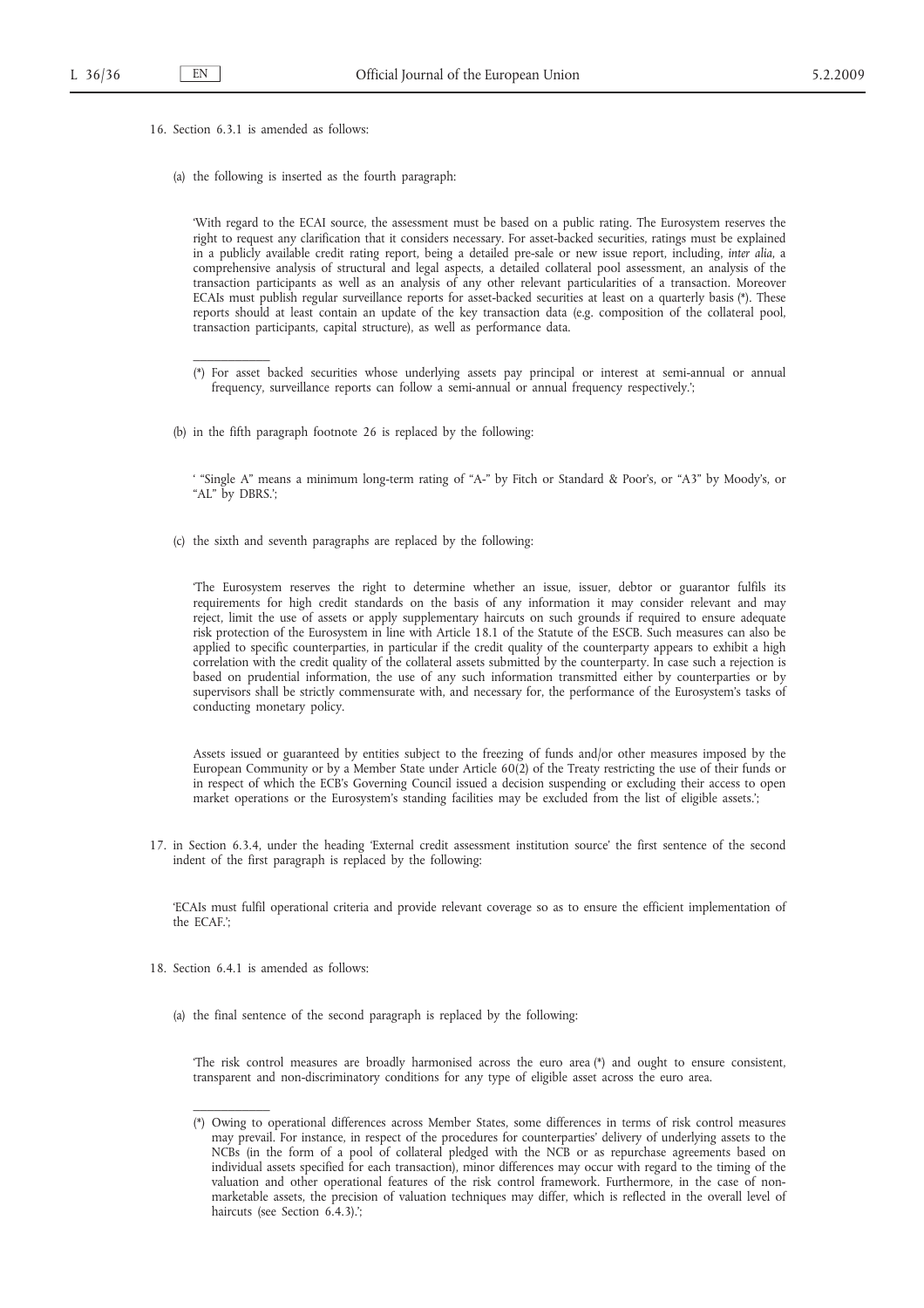(b) the following paragraph is added:

'The Eurosystem reserves the right to apply additional risk control measures if required to ensure adequate risk protection of the Eurosystem in line with Article 18.1 of the Statute of the ESCB. Such risk control measures, which shall be applied in a consistent, transparent and non-discriminatory manner, can also be applied at the level of individual counterparties if required to ensure such protection.';

(c) box 7 entitled 'Risk control measures' is replaced by the following:

| 'BOX 7                                                                                                                                                                                                                                                                                                                                                                                                                                                                                                                                                                                                                                                                     |  |  |  |  |  |  |
|----------------------------------------------------------------------------------------------------------------------------------------------------------------------------------------------------------------------------------------------------------------------------------------------------------------------------------------------------------------------------------------------------------------------------------------------------------------------------------------------------------------------------------------------------------------------------------------------------------------------------------------------------------------------------|--|--|--|--|--|--|
| <b>Risk control measures</b>                                                                                                                                                                                                                                                                                                                                                                                                                                                                                                                                                                                                                                               |  |  |  |  |  |  |
| The Eurosystem applies the following risk control measures:                                                                                                                                                                                                                                                                                                                                                                                                                                                                                                                                                                                                                |  |  |  |  |  |  |
| - Valuation haircuts                                                                                                                                                                                                                                                                                                                                                                                                                                                                                                                                                                                                                                                       |  |  |  |  |  |  |
| The Eurosystem applies "valuation haircuts" in the valuation of underlying assets. This implies that the<br>value of the underlying asset is calculated as the market value of the asset less a certain percentage<br>(haircut).                                                                                                                                                                                                                                                                                                                                                                                                                                           |  |  |  |  |  |  |
| Variation margins (marking to market)                                                                                                                                                                                                                                                                                                                                                                                                                                                                                                                                                                                                                                      |  |  |  |  |  |  |
| The Eurosystem requires the haircut-adjusted market value of the underlying assets used in its liquidity-<br>providing reverse transactions to be maintained over time. This implies that if the value, measured on a<br>regular basis, of the underlying assets falls below a certain level, the NCB will require the counterparty to<br>supply additional assets or cash (i.e. it will make a margin call). Similarly, if the value of the underlying<br>assets, following their revaluation, exceeds a certain level, the counterparty may retrieve the excess assets<br>or cash. (The calculations relevant for the execution of margin calls are presented in box 8). |  |  |  |  |  |  |
| The following risk control measures may also be applied by the Eurosystem at any time if required to ensure<br>adequate risk protection of the Eurosystem in line with Article 18.1 of the Statute of the ESCB:                                                                                                                                                                                                                                                                                                                                                                                                                                                            |  |  |  |  |  |  |
| — Initial margins                                                                                                                                                                                                                                                                                                                                                                                                                                                                                                                                                                                                                                                          |  |  |  |  |  |  |
| The Eurosystem may apply initial margins in its liquidity-providing reverse transactions. This would imply<br>that counterparties would need to provide underlying assets with a value at least equal to the liquidity<br>provided by the Eurosystem plus the value of the initial margin.                                                                                                                                                                                                                                                                                                                                                                                 |  |  |  |  |  |  |
| Limits in relation to issuers/debtors or guarantors                                                                                                                                                                                                                                                                                                                                                                                                                                                                                                                                                                                                                        |  |  |  |  |  |  |
| The Eurosystem may apply limits to the exposure vis-à-vis issuers/debtors or guarantors. Such limits can<br>also be applied to specific counterparties, in particular if the credit quality of the counterparty appears to<br>exhibit a high correlation with the credit quality of the collateral submitted by the counterparty.                                                                                                                                                                                                                                                                                                                                          |  |  |  |  |  |  |
| Additional guarantees                                                                                                                                                                                                                                                                                                                                                                                                                                                                                                                                                                                                                                                      |  |  |  |  |  |  |
| The Eurosystem may require additional guarantees from financially sound entities in order to accept<br>certain assets.                                                                                                                                                                                                                                                                                                                                                                                                                                                                                                                                                     |  |  |  |  |  |  |
| – Exclusion                                                                                                                                                                                                                                                                                                                                                                                                                                                                                                                                                                                                                                                                |  |  |  |  |  |  |
| The Eurosystem may exclude certain assets from use in its monetary policy operations. Such exclusion<br>can also be applied to specific counterparties, in particular if the credit quality of the counterparty appears<br>to exhibit a high correlation with the credit quality of the collateral submitted by the counterparty.                                                                                                                                                                                                                                                                                                                                          |  |  |  |  |  |  |
| Assets issued or guaranteed by entities subject to the freezing of funds and/or other measures imposed by the<br>European Community or by a Member State under Article 60(2) of the Treaty restricting the use of their<br>funds or in respect of which the ECB's Governing Council issued a decision suspending or excluding their<br>access to open market operations or the Eurosystem's standing facilities may be excluded from the list of<br>eligible assets.';                                                                                                                                                                                                     |  |  |  |  |  |  |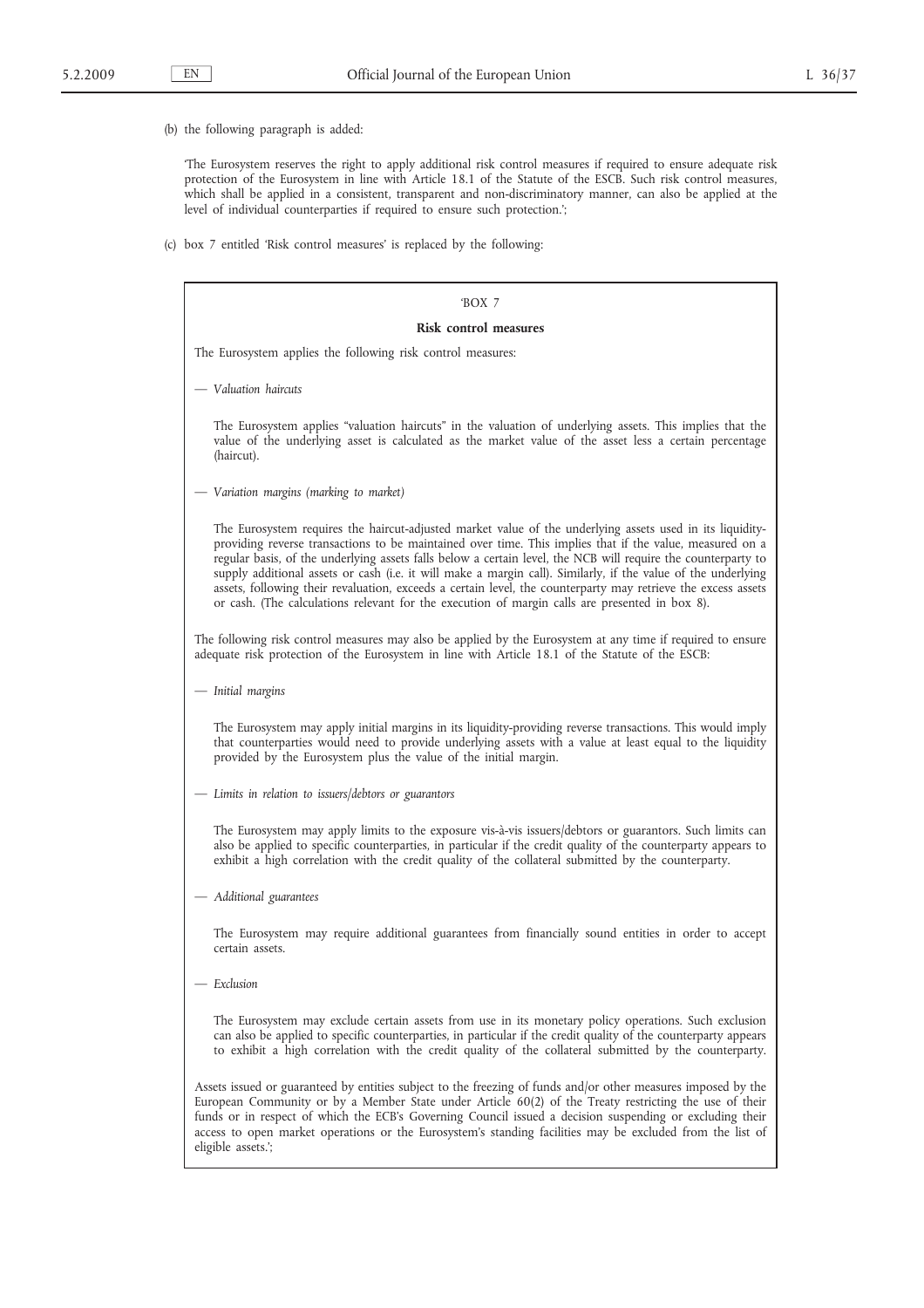19. Section 6.4.2 is amended as follows:

 $\overline{\phantom{a}}$  , where  $\overline{\phantom{a}}$ 

 $\overline{\phantom{a}}$  , where  $\overline{\phantom{a}}$ 

(a) the first sentence of the first indent of the first paragraph is replaced by the following:

'Eligible marketable assets are allocated to one of five liquidity categories, based on issuer classification and asset type.';

(b) the third sentence of the second indent of the first paragraph is replaced by the following:

'The haircuts applied to debt instruments included in categories I to IV differ according to the residual maturity and coupon structure of the debt instruments as described in Table 7 for eligible marketable fixed coupon and zero coupon debt instruments (\*).

- (\*) The valuation haircut levels applied to fixed coupon debt instruments are also applicable to debt instruments, the coupon of which is linked to a change in the rating of the issuer itself or to inflation-indexed bonds.';
- (c) in the first paragraph the following third and fourth indents are inserted:
	- '— Individual debt instruments included in category V are subject to a unique haircut of 12 % regardless of maturity or coupon structure.
	- Individual debt instruments included in category V that are theoretically valued according to Section 6.5 are subject to an additional valuation haircut. This haircut is directly applied at the level of theoretical valuation of the individual debt instrument in the form of a valuation markdown of 5 %.';
- (d) Table 6 is replaced by the following:

### 'TABLE 6

| Category I                                           | Category II                                                                                                | Category III                                                       | Category IV                                           | Category V                 |
|------------------------------------------------------|------------------------------------------------------------------------------------------------------------|--------------------------------------------------------------------|-------------------------------------------------------|----------------------------|
| Central government<br>debt instruments               | Local and regional<br>government debt<br>instruments                                                       | Traditional covered<br>bank bonds                                  | Credit institution<br>debt instruments<br>(unsecured) | Asset-backed<br>securities |
| Debt instruments<br>issued by central<br>banks $(1)$ | Jumbo covered<br>bank bonds $(2)$<br>Agency debt<br>instruments $(3)$<br>Supranational debt<br>instruments | Debt instruments<br>issued by corporate<br>and other issuers $(3)$ |                                                       |                            |

**Liquidity categories for marketable assets** (\*)

( 1) Debt certificates issued by the ECB and debt instruments issued by the NCBs prior to the adoption of the euro in their respective Member State are included in liquidity category I.

( 2) Only instruments with an issuing volume of at least EUR 1 billion, for which at least three market-makers provide regular bid and ask quotes, fall into the asset class of jumbo covered bank bonds.

( 3) Only marketable assets issued by issuers that have been classified as agencies by the ECB are included in liquidity category II. Marketable assets issued by other agencies are included in liquidity category III.

(\*) In general, the issuer classification determines the liquidity category. However, all asset-backed securities are included in category V, regardless of the classification of the issuer, and jumbo covered bank bonds are included in category II, while traditional covered bank bonds and other debt instruments issued by credit institutions are included in categories III and IV.'

(e) the third, fourth and fifth indents are replaced by the following:

- '— The valuation haircuts applied to all marketable inverse floating rate debt instruments included in categories I to IV are the same and are described in Table 8.
- The haircut applied to marketable debt instruments included in categories I to IV with variable rate coupons (\*) is that applied to the zero-to-one-year maturity bucket of fixed coupon instruments in the liquidity category to which the instrument is assigned.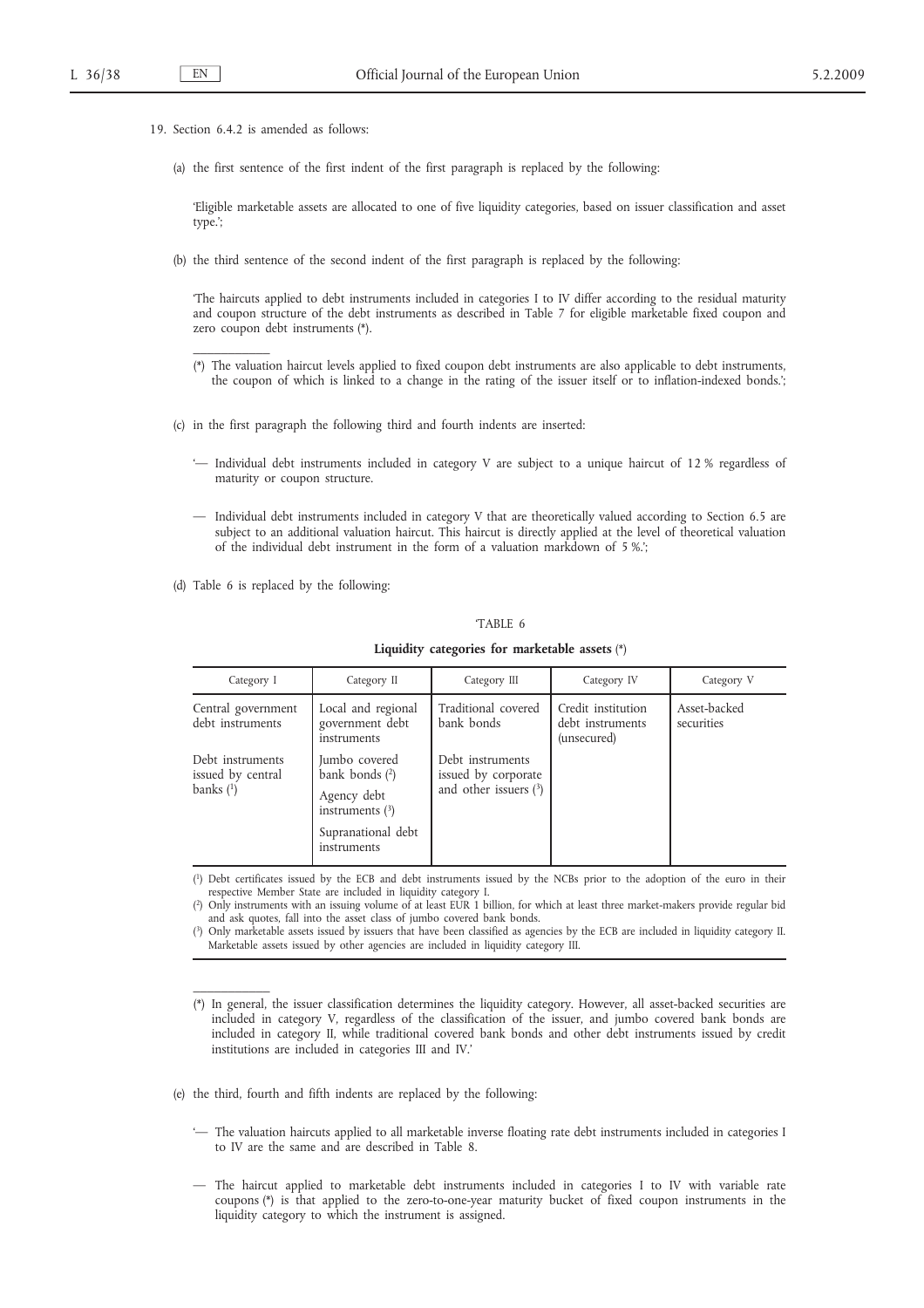$\frac{1}{2}$ 

*(percentages)*

- The risk control measures applied to a marketable debt instrument included in categories I to IV with more than one type of coupon payment solely depend on the coupon payments during the remaining life of the instrument. The valuation haircut applied to such an instrument is set equal to the highest of the haircuts applicable to debt instruments with the same residual maturity, and coupon payments of any one of the types occurring in the remaining life of the instrument are considered.
- (\*) A coupon payment is considered a variable rate payment if the coupon is linked to a reference interest rate and if the resetting period corresponding to this coupon is no longer than one year. Coupon payments for which the resetting period is longer than one year are treated as fixed rate payments, with the relevant maturity for the haircut being the residual maturity of the debt instrument.';
- (f) Table 7 is replaced by the following:

# 'TABLE 7

#### **Levels of valuation haircuts applied to eligible marketable assets**

|                     |                      |                |                 |                |                 |                |                 |                | $\mathbf{v}$<br>$\circ$ |
|---------------------|----------------------|----------------|-----------------|----------------|-----------------|----------------|-----------------|----------------|-------------------------|
|                     | Liquidity categories |                |                 |                |                 |                |                 |                |                         |
| Residual            |                      | Category I     |                 | Category II    |                 | Category III   | Category IV     |                | Category V              |
| maturity<br>(years) | fixed<br>coupon      | zero<br>coupon | fixed<br>coupon | zero<br>coupon | fixed<br>coupon | zero<br>coupon | fixed<br>coupon | zero<br>coupon |                         |
| $0 - 1$             | 0, 5                 | 0,5            | 1               | 1              | 1,5             | 1,5            | 6,5             | 6,5            |                         |
| $1 - 3$             | 1,5                  | 1,5            | 2,5             | 2,5            | 3               | 3              | 8               | 8              |                         |
| $3 - 5$             | 2,5                  | 3              | 3,5             | $\overline{4}$ | 4,5             | 5              | 9,5             | 10             |                         |
| $5 - 7$             | 3                    | 3,5            | 4,5             | 5              | 5,5             | 6              | 10,5            | 11             | 12(1)                   |
| $7 - 10$            | 4                    | 4,5            | 5,5             | 6,5            | 6,5             | 8              | 11,5            | 13             |                         |
| >10                 | 5,5                  | 8,5            | 7,5             | 12             | 9               | 15             | 14              | 20             |                         |

( 1) Individual debt instruments included in category V that are theoretically valued according to Section 6.5 are subject to an additional valuation haircut. This haircut is directly applied at the level of theoretical valuation of the individual debt instrument in the form of a valuation markdown of 5 %.';

#### (g) the heading of Table 8 is replaced by the following:

### **'Levels of valuation haircuts applied to eligible marketable inverse floating rate debt instruments included in categories I to IV';**

- 20. in Section 6.4.3, under the heading 'Credit claims' the following footnote is inserted at the end of the first indent:
	- '(\*) The valuation haircuts applied to credit claims with fixed rate interest payments are also applicable to credit claims the interest payments of which are linked to the inflation rate.';
- 21. the following Section 6.7 is inserted:

### '6.7. **Acceptance of non-euro-denominated collateral in contingencies**

In certain situations the Governing Council may decide to accept as eligible collateral certain marketable debt instruments issued by one or more non-euro area G10 central governments in their domestic currency. Upon such decision the applicable criteria shall be clarified and the procedures to be applied for the selection and mobilisation of foreign collateral, including the sources and principles of valuation, the risk control measures and the settlement procedures shall also be communicated to counterparties.

Notwithstanding the provisions of section 6.2.1, such assets may be deposited/registered (issued), held and settled outside the EEA and, as stated above, may be denominated in currencies other than the euro. Any such assets used by a counterparty must be owned by the counterparty.

Counterparties that are branches of credit institutions located outside the EEA or Switzerland cannot use such assets as collateral.';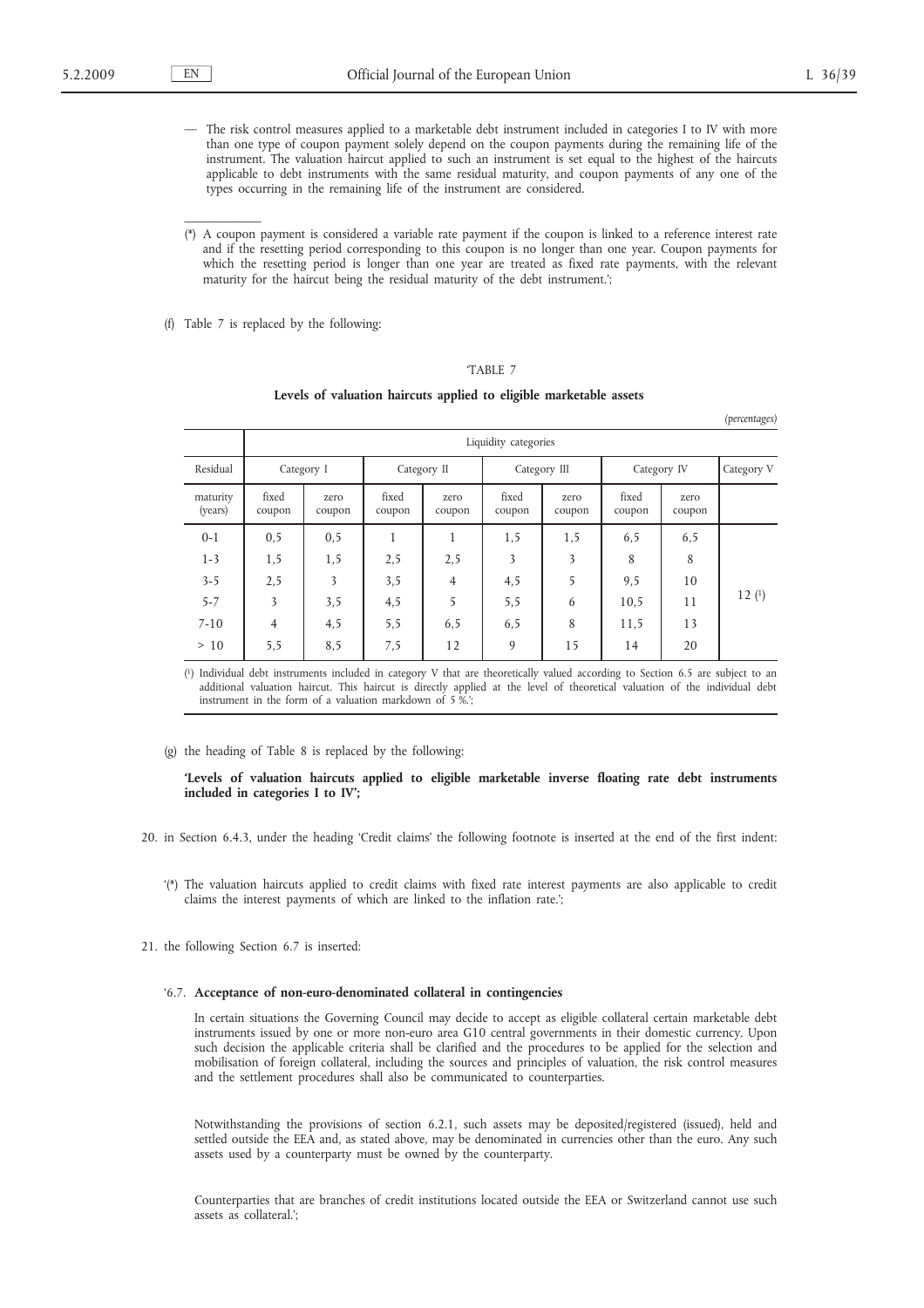- 22. Section 7.2 is amended as follows:
	- (a) The second paragraph is replaced by the following:

'Institutions will be automatically exempt from reserve requirements from the start of the maintenance period within which their authorisation is withdrawn or surrendered, or within which a decision to submit the institution to winding-up proceedings is taken by a judicial authority or any other competent authority of a participating Member State. According to Regulation (EC) No 2531/98 and Regulation (EC) No 1745/2003 (ECB/2003/9), the ECB may also exempt institutions from their obligations under the Eurosystem's minimum reserve system on a non-discriminatory basis if they are subject to reorganisation measures or the freezing of funds and/or other measures imposed by the European Community or by a Member State under Article 60(2) of the Treaty restricting the use of their funds or in respect of which the ECB's Governing Council issued a decision suspending or excluding their access to open market operations or the Eurosystem's standing facilities, or if the purposes of the Eurosystem's minimum reserve system would not be met by imposing these obligations on those particular institutions. If its decision on any such exemption is based on the purposes of the Eurosystem's minimum reserve system, the ECB takes into account one or more of the following criteria:

- the institution is authorised to pursue special purpose functions only,
- the institution is prohibited from exercising active banking functions in competition with other credit institutions and/or,
- the institution is under a legal obligation to have all its deposits earmarked for purposes related to regional and/or international development assistance.';
- (b) the second sentence of the third paragraph is replaced by the following:

'The ECB also makes public a list of any institutions exempt from their obligations under this system for reasons other than their being subject to reorganisation measures or the freezing of funds and/or other measures imposed by the European Community or by a Member State under Article 60(2) of the Treaty restricting the use of their funds or in respect of which the ECB's Governing Council issued a decision suspending or excluding their access to open market operations or the Eurosystem's standing facilities (\*).

- (\*) The lists are available to the public on the ECB's website (www.ecb.europa.eu).';
- 23. Section 7.3 is amended as follows:

 $\overline{\phantom{a}}$  , where  $\overline{\phantom{a}}$ 

(a) under the heading 'Reserve base and reserve ratios' the first sentence of the fourth paragraph is replaced by the following:

'Liabilities vis-à-vis other institutions included in the list of institutions subject to the Eurosystem's minimum reserve system and liabilities vis-à-vis the ECB and the participating NCBs are not included in the reserve base.'

(b) Under the heading 'Reserve base and reserve ratios' the third and fourth sentences of the fifth paragraph are replaced by the following:

'This reserve ratio is specified in Regulation (EC) No 1745/2003 (ECB/2003/9). The ECB sets a zero reserve ratio on the following liability categories: 'deposits with an agreed maturity of over two years', 'deposits redeemable at notice of over two years', 'repos' and 'debt securities with an original maturity of over two years' (see Box 9).';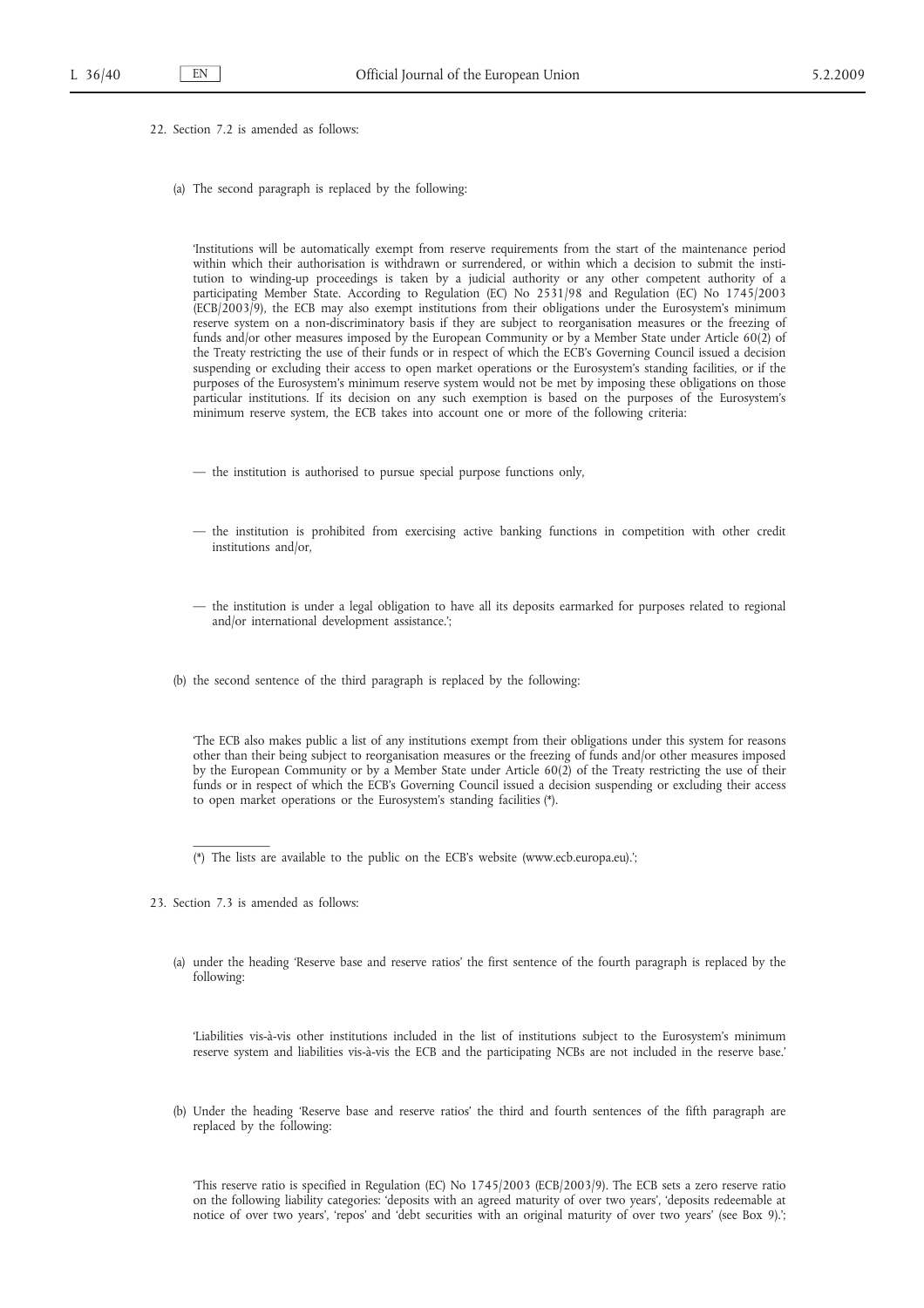(c) box 9 entitled 'Reserve base and reserve ratios' is replaced by the following:

| 'BOX 9                                                                                                                                                                                                                                                                                                                                                                                                                                                                                                                                                                                                                                                                                                                                                                                                                                                                                                                                                                                                                                               |
|------------------------------------------------------------------------------------------------------------------------------------------------------------------------------------------------------------------------------------------------------------------------------------------------------------------------------------------------------------------------------------------------------------------------------------------------------------------------------------------------------------------------------------------------------------------------------------------------------------------------------------------------------------------------------------------------------------------------------------------------------------------------------------------------------------------------------------------------------------------------------------------------------------------------------------------------------------------------------------------------------------------------------------------------------|
| Reserve base and reserve ratios                                                                                                                                                                                                                                                                                                                                                                                                                                                                                                                                                                                                                                                                                                                                                                                                                                                                                                                                                                                                                      |
| A. Liabilities included in the reserve base and to which the positive reserve ratio is applied                                                                                                                                                                                                                                                                                                                                                                                                                                                                                                                                                                                                                                                                                                                                                                                                                                                                                                                                                       |
| Deposits $(1)$                                                                                                                                                                                                                                                                                                                                                                                                                                                                                                                                                                                                                                                                                                                                                                                                                                                                                                                                                                                                                                       |
| — Overnight deposits                                                                                                                                                                                                                                                                                                                                                                                                                                                                                                                                                                                                                                                                                                                                                                                                                                                                                                                                                                                                                                 |
| - Deposits with an agreed maturity of up to and including two years                                                                                                                                                                                                                                                                                                                                                                                                                                                                                                                                                                                                                                                                                                                                                                                                                                                                                                                                                                                  |
| - Deposits redeemable at notice of up to and including two years                                                                                                                                                                                                                                                                                                                                                                                                                                                                                                                                                                                                                                                                                                                                                                                                                                                                                                                                                                                     |
| Debt securities issued                                                                                                                                                                                                                                                                                                                                                                                                                                                                                                                                                                                                                                                                                                                                                                                                                                                                                                                                                                                                                               |
| - Debt securities with an original maturity of up to and including two years                                                                                                                                                                                                                                                                                                                                                                                                                                                                                                                                                                                                                                                                                                                                                                                                                                                                                                                                                                         |
| B. Liabilities included in the reserve base and to which a zero reserve ratio is applied                                                                                                                                                                                                                                                                                                                                                                                                                                                                                                                                                                                                                                                                                                                                                                                                                                                                                                                                                             |
| Deposits $(1)$                                                                                                                                                                                                                                                                                                                                                                                                                                                                                                                                                                                                                                                                                                                                                                                                                                                                                                                                                                                                                                       |
| - Deposits with an agreed maturity of over two years                                                                                                                                                                                                                                                                                                                                                                                                                                                                                                                                                                                                                                                                                                                                                                                                                                                                                                                                                                                                 |
| - Deposits redeemable at notice of over two years                                                                                                                                                                                                                                                                                                                                                                                                                                                                                                                                                                                                                                                                                                                                                                                                                                                                                                                                                                                                    |
| — Repos                                                                                                                                                                                                                                                                                                                                                                                                                                                                                                                                                                                                                                                                                                                                                                                                                                                                                                                                                                                                                                              |
| Debt securities issued                                                                                                                                                                                                                                                                                                                                                                                                                                                                                                                                                                                                                                                                                                                                                                                                                                                                                                                                                                                                                               |
| - Debt securities with an original maturity of over two years                                                                                                                                                                                                                                                                                                                                                                                                                                                                                                                                                                                                                                                                                                                                                                                                                                                                                                                                                                                        |
| C. Liabilities excluded from the reserve base                                                                                                                                                                                                                                                                                                                                                                                                                                                                                                                                                                                                                                                                                                                                                                                                                                                                                                                                                                                                        |
| — Liabilities vis-à-vis other institutions subject to the Eurosystem's minimum reserve system                                                                                                                                                                                                                                                                                                                                                                                                                                                                                                                                                                                                                                                                                                                                                                                                                                                                                                                                                        |
| - Liabilities vis-à-vis the ECB and the participating NCBs                                                                                                                                                                                                                                                                                                                                                                                                                                                                                                                                                                                                                                                                                                                                                                                                                                                                                                                                                                                           |
| ( $\frac{1}{2}$ ) Regulation (EC) No 2181/2004 of the European Central Bank of 16 December 2004 amending Regu-<br>lation (EC) No $2423/2001$ (ECB/2001/13) concerning the consolidated balance sheet of the monetary<br>financial institutions sector and Regulation (EC) No $63/2002$ (ECB/2001/18) concerning statistics on<br>interest rates applied by monetary financial institutions to deposits and loans vis-à-vis households and<br>non financial corporations (ECB/2004/21) (OJ L 371, 18.12.2004, p. 42), explicitly requires the reporting<br>of deposit liabilities at nominal value. Nominal value means the amount of principal that a debtor is<br>contractually obliged to repay to a creditor. This amendment had become necessary because Council<br>Directive 86/635/EEC of 8 December 1986 on the annual accounts and the consolidated accounts of<br>banks and other financial institutions (OJ L 372, 31.12.1986, p. 1) had been amended to the effect that<br>certain financial instruments could be priced at fair value.'; |

24. Appendix 1 to Annex I is amended as follows:

(a) in Example 6, the first row of Table I is replaced by the following:

| 'Asset A | lumbo covered<br>bank bond | 30.8.2008 | Fixed rate | 6 months | 4 vears | 3.50 % |
|----------|----------------------------|-----------|------------|----------|---------|--------|
|----------|----------------------------|-----------|------------|----------|---------|--------|

(b) in Example 6, under the heading 'Earmarking system' the second and third sentences of point 1 of the first paragraph are replaced by the following:

'Asset A is a jumbo covered bank bond with a fixed coupon maturing on 30 August 2008. It thus has a residual maturity of four years, therefore requiring a valuation haircut of 3,5 %.'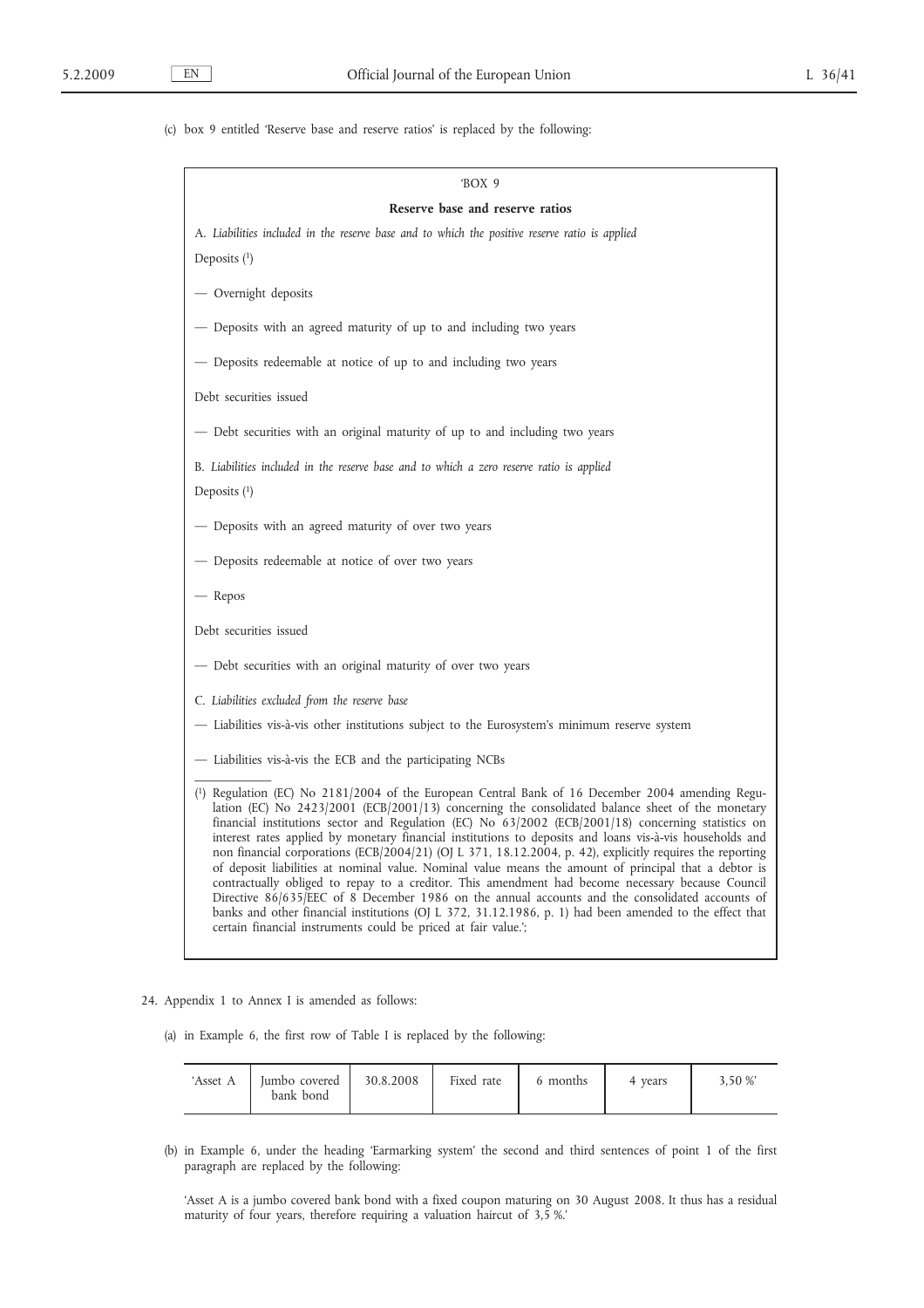- 25. Appendix 2 to Annex I is amended as follows:
	- (a) the following definition of 'Asset-backed securities' is inserted:

**'Asset-backed securities (ABS):** debt instruments that are backed by a pool of ringfenced financial assets (fixed or revolving), that convert into cash within a finite time period. In addition, rights or other assets may exist that ensure the servicing or timely distribution of proceeds to the holders of the security. Generally, asset-backed securities are issued by a specially created investment vehicle which has acquired the pool of financial assets from the originator/seller. In this regard, payments on the asset-backed securities depend primarily on the cash flows generated by the assets in the underlying pool and other rights designed to assure timely payment, such as liquidity facilities, guarantees or other features generally known as credit enhancements.';

(b) the definition of 'Correspondent central banking model' is replaced by the following:

**'Correspondent central banking model (CCBM):** a mechanism established by the *Eurosystem* with the aim of enabling *counterparties* to use underlying assets in a cross-border context. In the CCBM, *NCBs* act as custodians for one another. This means that each NCB has a securities account in its securities administration for each of the other NCBs and for the ECB. The CCBM is also available to counterparties of certain non-Eurosystem NCBs.';

(c) the following definition of 'Currency hedge transaction' is inserted:

**'Currency hedge transaction:** an agreement entered into between the issuer and a hedge counterparty, pursuant to which a portion of the currency risk arising from the receipt of cash flows in non-euro currency is mitigated by swapping the cash flows for euro currency payments to be made by the hedge counterparty, including any guarantee by the hedge counterparty of those payments.';

(d) the definition of 'End-of-day' is replaced by the following:

**'End-of-day:** the time of the business day following closure of *TARGET2* at which the payments processed in TARGET2 are finalised for the day.';

(e) the definition of 'Quick tender' is replaced by the following:

**'Quick tender:** the *tender procedure* used by the *Eurosystem* for *fine-tuning operations* when it is deemed desirable to have a rapid impact on the liquidity situation in the market. Quick tenders are normally executed within a time frame of 90 minutes and are normally restricted to a limited set of *counterparties*.';

(f) the definition of 'RTGS ((real-time gross settlement) system)' is replaced by the following:

**'RTGS (real-time gross settlement) system:** a settlement system in which processing and settlement take place on an order-by-order basis without netting continuously in real time. See also *TARGET2*.'

(g) the definition of 'TARGET' is replaced by the following:

**'TARGET:** the predecessor of the *TARGET2* system, operating in a decentralised structure linking together national RTGS systems and the ECB payment mechanism. The TARGET system has been replaced by the TARGET2 system in accordance with the migration schedule specified in Article 13 of Guideline ECB/2007/2.'

(h) the following definition of 'Valuation markdown' is inserted:

 $\overline{\phantom{a}}$ 

**'Valuation markdown:** a risk control measure applied to underlying assets used in *reverse transactions*, meaning that the central bank applies a reduction of the theoretical market value of the assets by a certain percentage before applying any *valuation haircut* (\*).

<sup>(\*)</sup> So, for example, for asset-backed securities in liquidity category V that are valued using a theoretical price, a valuation markdown of 5 % is applied to the theoretical price before the application of the valuation haircut of 12 %. This is equivalent to a total haircut of 16,4 %.';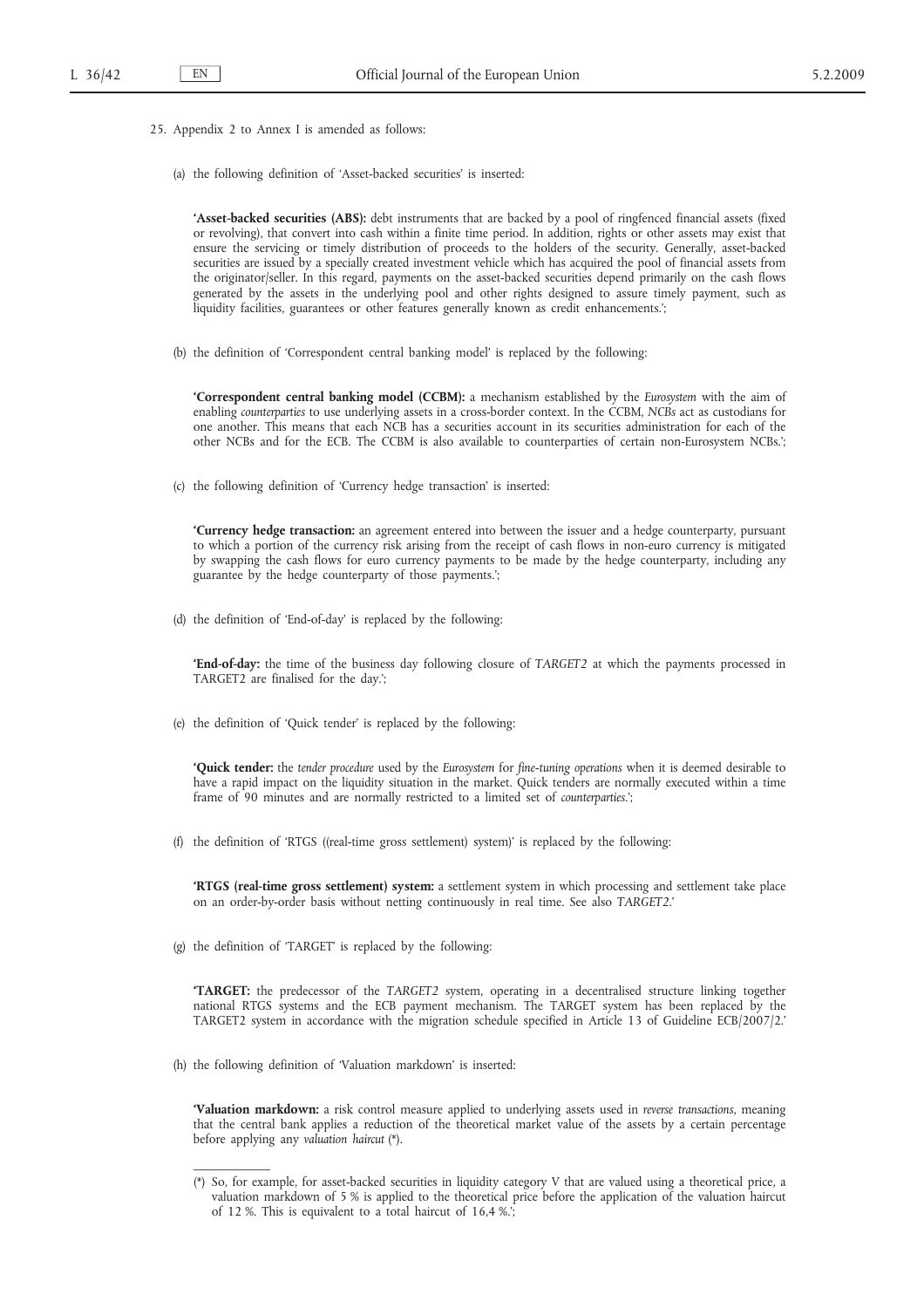26. the table in Appendix 5 is replaced by the following:

|  | <b>THE EUROSYSTEM WEBSITES</b> |  |
|--|--------------------------------|--|
|--|--------------------------------|--|

| Central bank                                             | Website                  |
|----------------------------------------------------------|--------------------------|
| European Central Bank                                    | www.ecb.europa.eu        |
| Nationale Bank van België/Banque Nationale de Belgique   | www.nbb.be or www.bnb.be |
| Deutsche Bundesbank                                      | www.bundesbank.de        |
| Central Bank and Financial Services Authority of Ireland | www.centralbank.ie       |
| Bank of Greece                                           | www.bankofgreece.gr      |
| Banco de España                                          | www.bde.es               |
| Banque de France                                         | www.banque-france.fr     |
| Banca d'Italia                                           | www.bancaditalia.it      |
| Central Bank of Cyprus                                   | www.centralbank.gov.cy   |
| Banque centrale du Luxembourg                            | www.bcl.lu               |
| Central Bank of Malta                                    | www.centralbankmalta.org |
| De Nederlandsche Bank                                    | www.dnb.nl               |
| Oesterreichische Nationalbank                            | www.oenb.at              |
| Banco de Portugal                                        | www.bportugal.pt         |
| Banka Slovenije                                          | www.bsi.si               |
| Suomen Pankki                                            | www.bof.fi'              |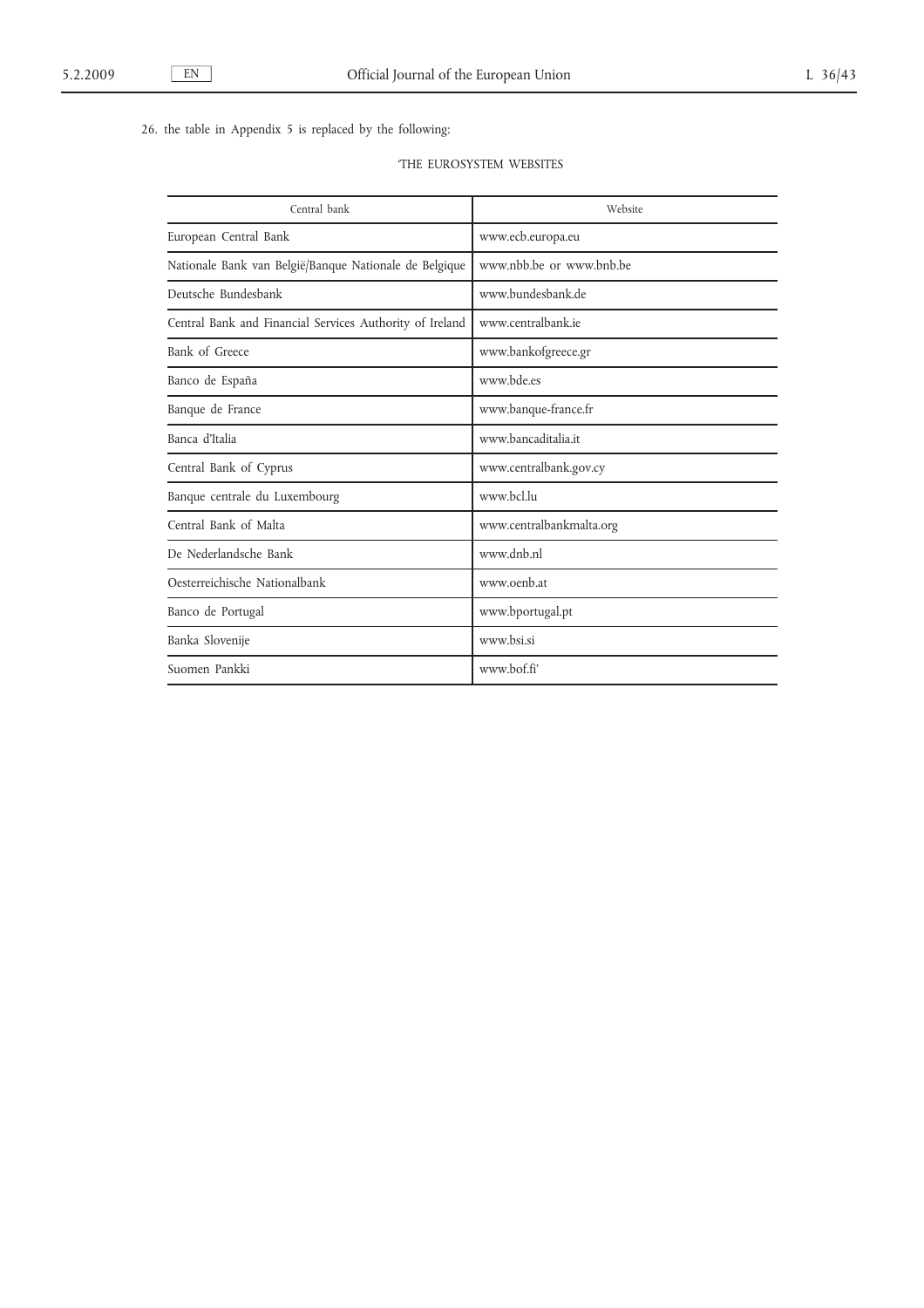## *ANNEX II*

Annex II to Guideline ECB/2000/7 is amended as follows:

1. in Section I, the first paragraph of point 6(f) is replaced by the following:

'— the Counterparty's authorisation to conduct activities under either Directive 2006/48/EC or Directive 2004/39/EC of the European Parliament and of the Council of 21 April 2004 on markets in financial instruments amending Council Directives 85/611/EEC and 93/6/EEC and Directive 2000/12/EC of the European Parliament and of the Council and repealing Council Directive 93/22/EEC (\*), as implemented in the relevant Member State of the Eurosystem respectively, is suspended or revoked; or

(\*) OJ L 145, 30.4.2004, p. 1.';

 $\overline{\phantom{a}}$  , where  $\overline{\phantom{a}}$ 

2. in Section I, in the first paragraph of point 6 point (h) is replaced by the following:

'measures such as are referred to in Articles 30, 31, 33 and 34 of Directive 2006/48/EC are taken against the Counterparty; or';

3. in Section I, in the first paragraph of point 6 the following points (p) to (t) are inserted:

- '(p) the Counterparty becomes subject to the freezing of funds and/or other measures imposed by the Community restricting the Counterparty's ability to use its funds; or
- (q) the Counterparty becomes subject to the freezing of funds and/or other measures imposed by a Member State under Article 60(2) of the Treaty restricting the Counterparty's ability to use its funds; or
- (r) all or a substantial part of the Counterparty's assets are subject to a freezing order, attachment, seizure or any other procedure that is intended to protect the public interest or the rights of the Counterparty's creditors; or
- (s) all or a substantial part of the Counterparty's assets are assigned to another entity; or
- (t) any other impending or existing event the occurrence of which may threaten the performance by the Counterparty of its obligations under the arrangement it entered into for the purpose of effecting monetary policy operations or any other rules applying to the relationship between the Counterparty and any of the central banks of the Eurosystem.';
- 4. in Section I, the second paragraph of point 6 is replaced by the following:

'Events (a) and (p) must be automatic; events (b), (c) and (q) may be automatic; events (d) to (o) and (r) to (t) cannot be automatic and must be discretionary (that is, perfected only upon service of a notice of default). Such notice of default may provide a "grace period" of up to a maximum of three business days to rectify the event in question. For events of default that are discretionary, the provisions as to the exercise of such discretion should provide certainty as to the effect of such exercise.';